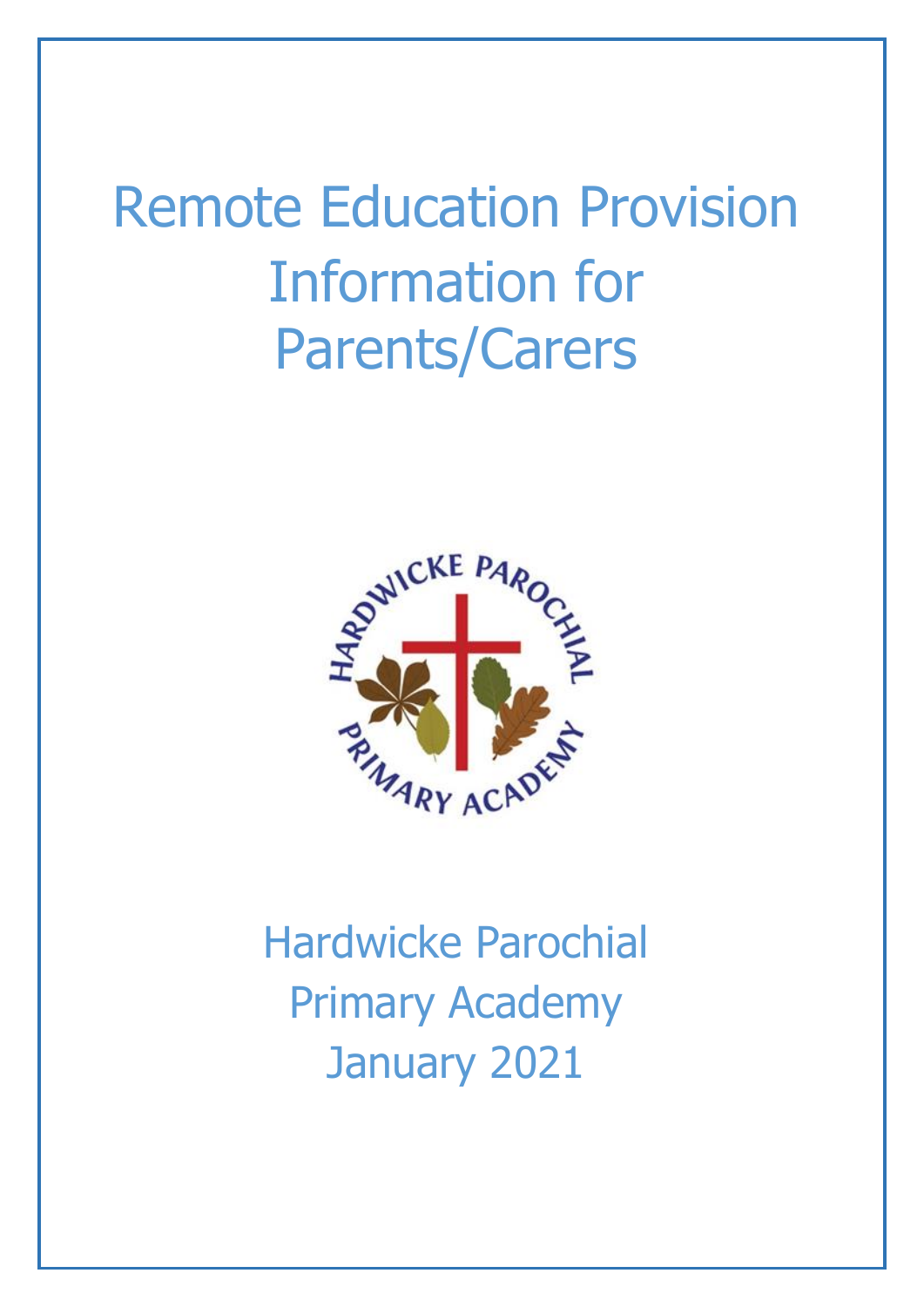This information is intended to provide clarity and transparency to pupils and parents/ carers about what to expect from remote education where national or local restrictions require entire cohorts (or bubbles) to remain at home.

# **The remote curriculum: what is taught to pupils at home**

A pupil's first day or two of being educated remotely might look different from our standard approach, while we take all necessary actions to prepare for a longer period of remote teaching. Please follow the link to our school website [http://www.hardwicke.gloucs.sch.uk/web/remote\\_learning](http://www.hardwicke.gloucs.sch.uk/web/remote_learning)

## **What should my child expect from immediate remote education in the first day or two of pupils being sent home?**

Pupils have immediate access to remote learning via the school website. A weekly remote learning plan is available for all year groups with relevant links. This curriculum offer is aligned with government recommended resources including:

- [National Oak Academy](https://www.thenational.academy/)
- [BBC Bitesize](https://www.bbc.co.uk/bitesize)
- [Letters and Sounds](https://lettersandsounds.org.uk/)
- [Purple Mash](https://www.purplemash.com/login/)
- [Hungry Little Minds](https://hungrylittleminds.campaign.gov.uk/)

All pupils have a MS Teams account and therefore can be taught 'live' from the classroom and pupils and parents/carers can use this in order to communicate directly with the class teacher.

#### **Following the first few days of remote education, will my child be taught broadly the same curriculum as they would if they were in school?**

 We teach the same curriculum remotely as we do in school wherever possible and appropriate. However, we have needed to make some adaptations in some subjects. For example, for foundation subjects, pupils at home will be referred to the [National Oak Academy](https://www.thenational.academy/) website with the exact location of work that is in line with the current school offer and sequence of learning.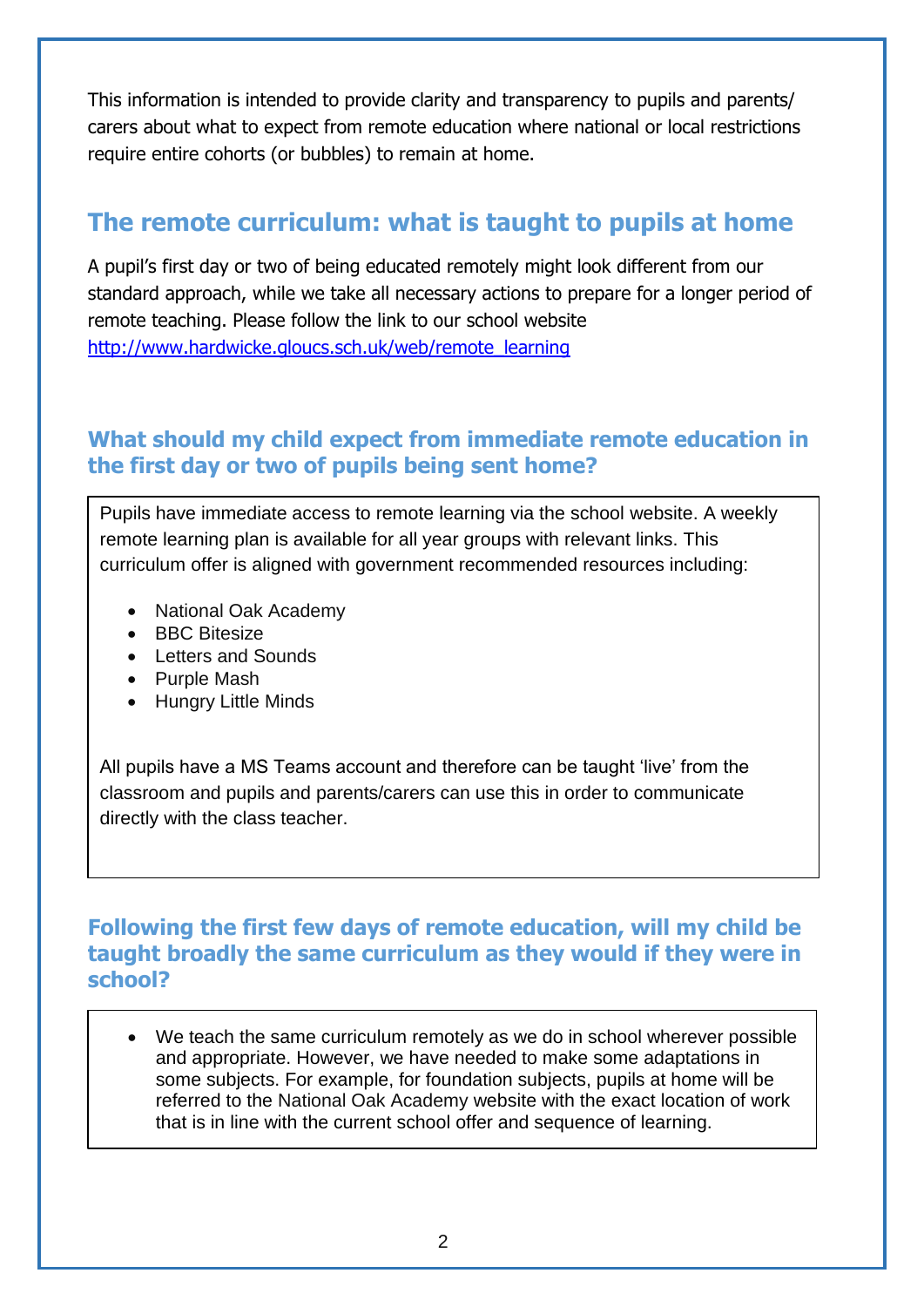# **Remote teaching and study time each day**

## **How long can I expect work set by the school to take my child each day?**

We expect that remote education (including remote teaching and independent work) will take pupils broadly the following number of hours each day:

| EYFS and Key Stage 1 | As a minimum, both recorded and live<br>direct teaching will be no less than 3<br>hours |
|----------------------|-----------------------------------------------------------------------------------------|
| Key Stage 2          | As a minimum, both recorded and live<br>direct teaching will be no less than 4<br>hours |

# **Accessing remote education**

#### **How will my child access any online remote education you are providing?**

At Hardwicke, we are currently using MS Teams which provides opportunities for 'live' teaching' as well as the school website, where the remote learning opportunities are uploaded on a weekly basis. Through MS Teams and live teaching, opportunities to address misconceptions are instant. Documents are uploaded for daily learning and opportunities for work to be returned are available through Channels in MS Teams.

#### **If my child does not have digital or online access at home, how will you support them to access remote education?**

We recognise that some pupils may not have suitable online access at home. We take the following approaches to support those pupils to access remote education:

- At Hardwicke, where possible, we provide technology including a laptop or ipad
- We provide paper packs of work that can then be returned for feedback
- We make phone calls to those pupils who are unable to engage in digital education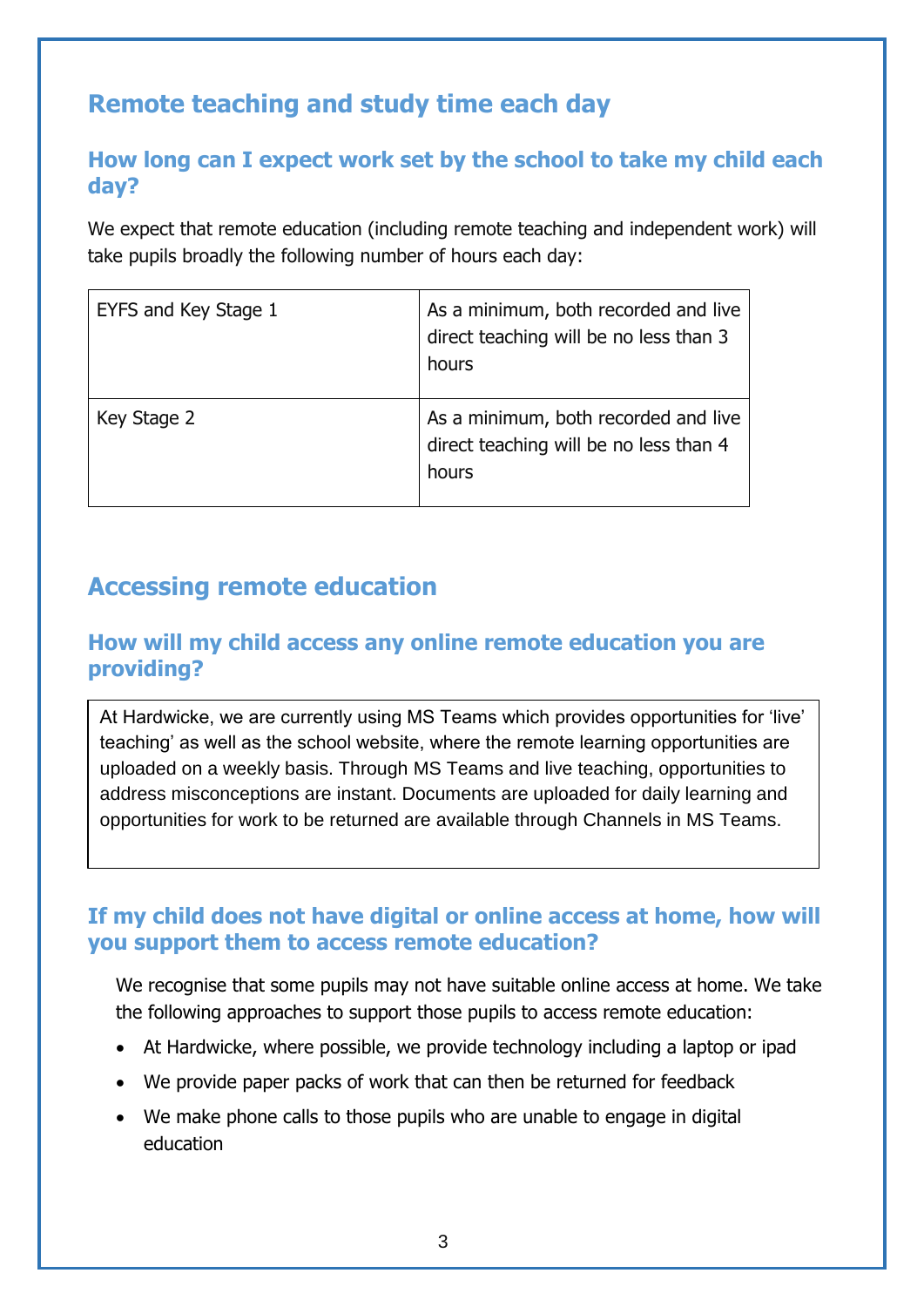# **What do I do if I need access to technology or a paper copy for remote learning?**

- A survey has been completed (September 2020) so that leaders at Hardwicke have a clear overview of technology access per family.
- On the school website, there is a link that parents/cares can follow to request technology and/or internet access: [http://www.hardwicke.gloucs.sch.uk/web/loan\\_devices\\_and\\_free\\_wifi\\_for\\_pupil](http://www.hardwicke.gloucs.sch.uk/web/loan_devices_and_free_wifi_for_pupils_/534174) [s\\_/534174](http://www.hardwicke.gloucs.sch.uk/web/loan_devices_and_free_wifi_for_pupils_/534174)
- On the school website, there is a link that parents/carers can follow to request a paper copy of printed materials and information on how to return work for feedback if they do not have online access. This may include a telephone conversation where verbal feedback is given by the class teacher. [http://www.hardwicke.gloucs.sch.uk/web/home\\_learning\\_/511441](http://www.hardwicke.gloucs.sch.uk/web/home_learning_/511441)

## **How will my child be taught remotely?**

We use a combination of the following approaches to teach pupils remotely: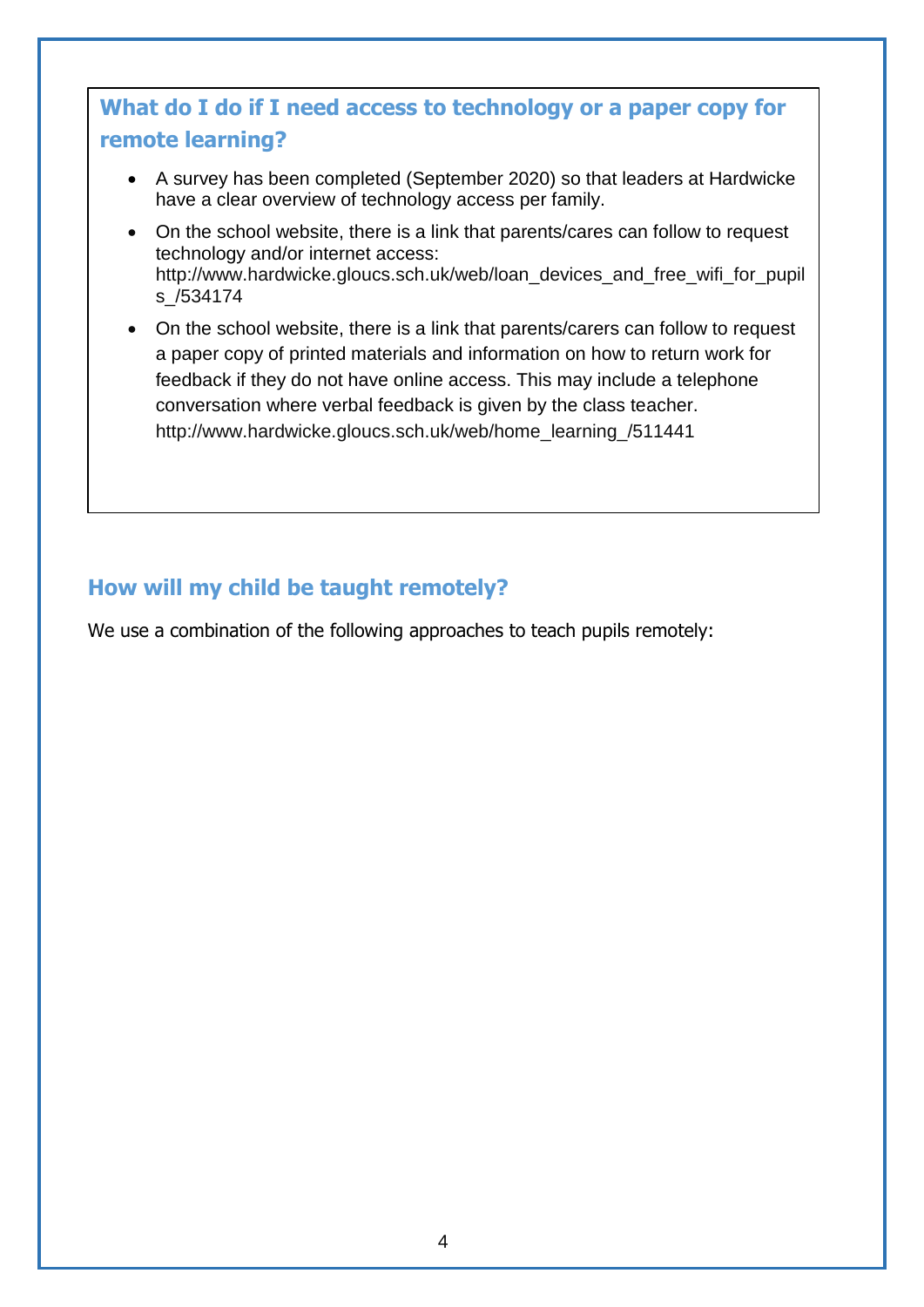At Hardwicke, we will use a range of remote teaching approaches including:

- **Synchronous teaching** in real time (face to face or via MS Teams online) and **asynchronous teaching** (online teaching, where teaching materials are posted online, and learners work through them in their own time, communicating with each other and the teacher via discussion boards or forums, or even by email).
- Blended learning (online instruction with classroom teaching and activities for other pupils)
- Games for Learning (GFL) which includes:
	- o [Phonics play](https://www.phonicsplay.co.uk/)
	- o [Purple Mash](https://www.purplemash.com/login/)
	- o [BBC Bitesize](https://www.bbc.co.uk/bitesize).

All are designed for educational purposes, played on computers and learning takes place on an individual basis

- Recorded teaching clear links provided on remote weekly planning for**:**
	- o [Oak National Academy](https://www.thenational.academy/)
	- o [Letters and Sounds](http://www.letters-and-sounds.com/)
	- o [BBC Bitesize](https://www.bbc.co.uk/bitesize)
- lessons and video/audio recordings made by teachers
- printed paper packs produced by teachers (e.g. workbooks, worksheets)
- textbooks and reading books pupils have at home
- commercially available websites supporting the teaching of specific subjects or areas, including video clips or sequences (see above)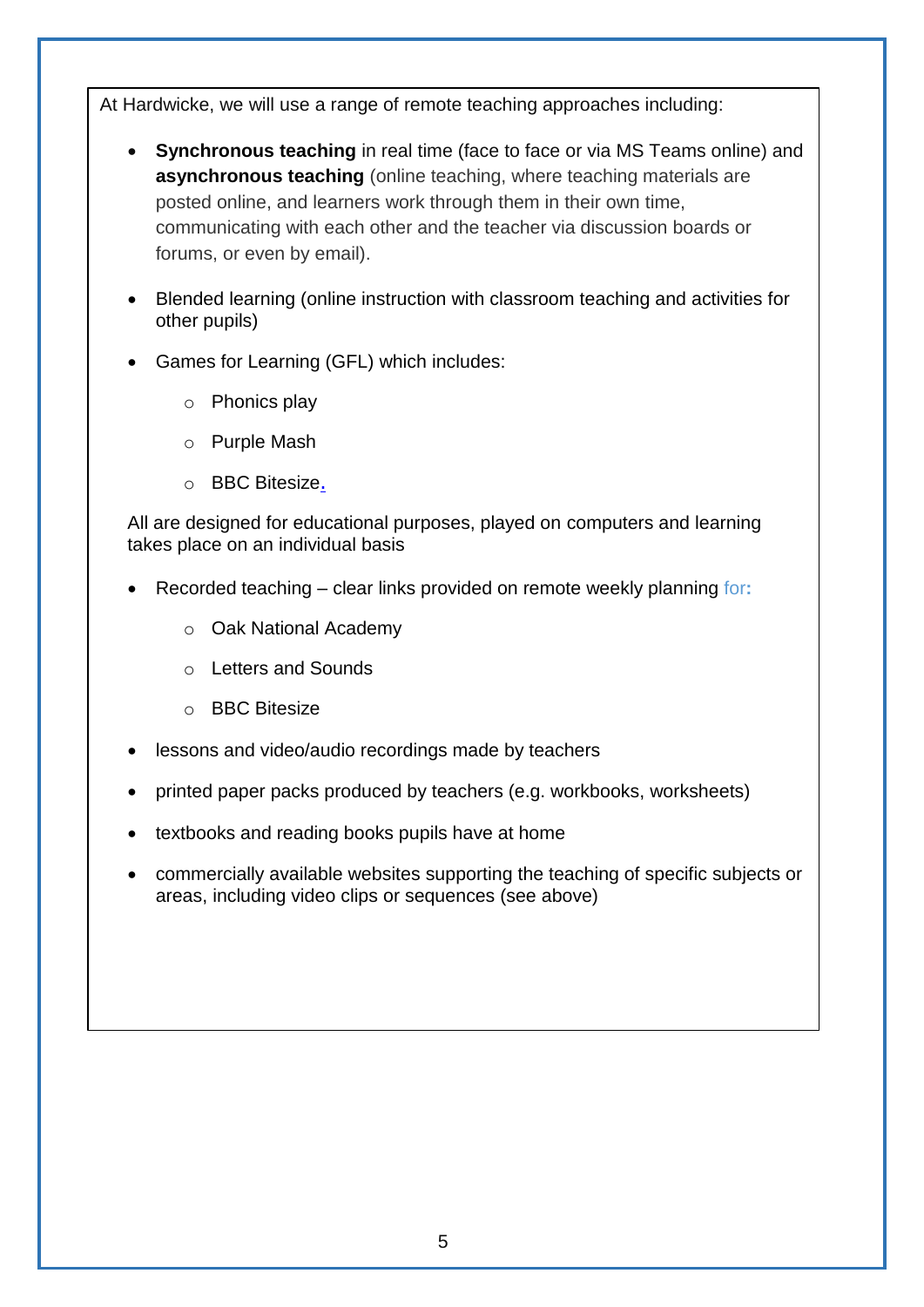# **Engagement and feedback**

#### **What are your expectations for my child's engagement and the support that we as parents and carers should provide at home?**

- The school has a duty to provide Remote Education and therefore all pupils are expected to engage with Remote Learning, whether virtually or via paper packs.
- We expect all parents to follow and adhere to the [Remote Learning](http://www.hardwicke.gloucs.sch.uk/web/policies/501674)  [Agreement,](http://www.hardwicke.gloucs.sch.uk/web/policies/501674) which is shared on our [school website.](http://www.hardwicke.gloucs.sch.uk/web/remote_learning_plan_/512473)
- The school will provide a weekly overview of the learning, with allocated time slots for Remote Live Teaching. This will support parents in creating clear routines and expectations at home for their children.
- If parents and carers are having difficulty trying to engage their child in remote learning, we ask that you contact our Family Support Worker via [slt@hardwicke.gloucs.sch.uk](mailto:slt@hardwicke.gloucs.sch.uk)

## **How will you check whether my child is engaging with their work and how will I be informed if there are concerns?**

- The school will continue to record attendance on the school register, and where possible we ask all pupils to attend virtually to register at the beginning of the day. This information is shared with our Attendance Officer, who continues to monitor and report the attendance of all pupils who attend Hardwicke Parochial Primary Academy.
- Engagement with remote education is also monitored daily through the completion of tasks and activities set by the class teacher. The class teacher is expected to monitor attendance and engagement with pupil's remote education and will take steps to check on individuals where concerns are raised. These steps may include a phone call and/or an email from a member of staff to discuss with parents/carers whether there have been some difficulties accessing the learning, and will offer strategies if further support is required.
- If following this contact, engagement remains a concern, the class teacher will speak to the Pastoral Team and/or Senior Leadership Team who will take further steps to promote and improve engagement. They will make contact with parents/carers via telephone contact, or if felt appropriate, a home visit.
- The school Special Educational Needs and Disability Coordinator (SENDCo) Mrs. Gregory will be monitoring engagement from pupils with SEND including those with an Education Health Care Plan (EHCP) and those identified as [vulnerable.](https://www.gov.uk/government/publications/coronavirus-covid-19-guidance-on-vulnerable-children-and-young-people/coronavirus-covid-19-guidance-on-vulnerable-children-and-young-people) Where engagement is poor, parents/carers will be contacted to discuss how the school can support further.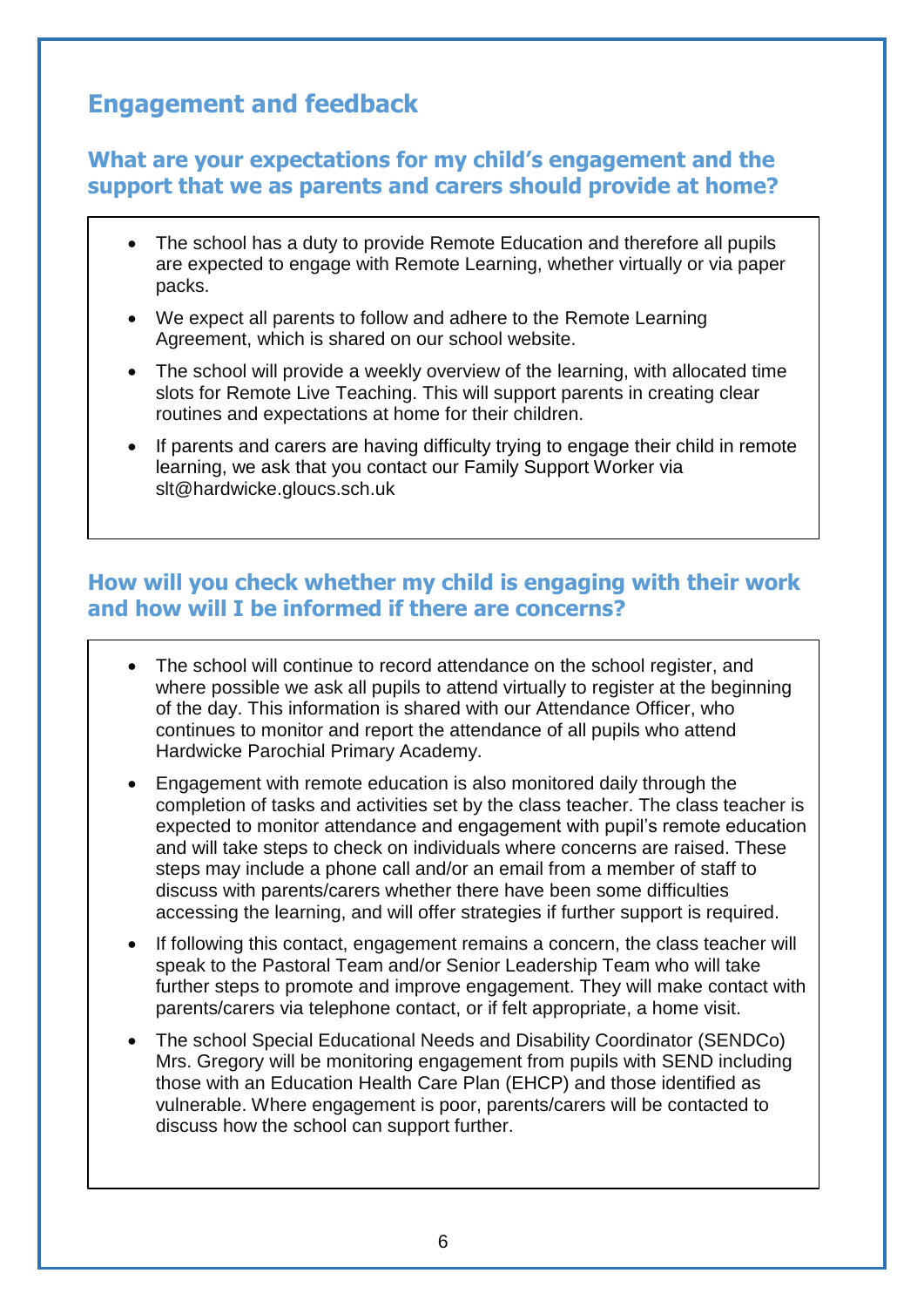### **How will you assess my child's work and progress?**

Feedback can take many forms and may not always mean extensive written comments for individual children. For example, whole-class feedback or quizzes marked automatically via digital platforms are also valid and effective methods, amongst many others. Our approach to feeding back on pupil work is as follows:

Immediate feedback will be given through:

- Chatroom discussions
- 1 to 1 interaction tools (via MS Teams Channel)
- Interactive touch-screen questioning in live recorded lessons
- Peer interactions these will be enabled through group chats or live video linking via MS Teams
- Low stake quizzes

The school feels it is vital for teachers to stay in regular contact with pupils. Therefore, finished work can be uploaded on to MS Teams for feedback, if uploaded by 3:30pm each day, pupil's will receive same day feedback where appropriate. This may take the form of a comment, voice note or pre-recorded video with whole class feedback.

Where a pupil does not have technology, they can return their work for the week each Friday by 3:30pm and the class teacher will provide either written feedback or provide verbal feedback via the telephone.

# **Additional support for pupils with particular needs**

## **How will you work with me to help my child who needs additional**  support from adults at home to access remote education?

We recognise that some pupils, for example some pupils with Special Educational Needs and Disabilities (SEND), may not be able to access remote education without support from adults at home. We acknowledge the difficulties this may place on families, and we will work with parents and carers to support those pupils in the following ways: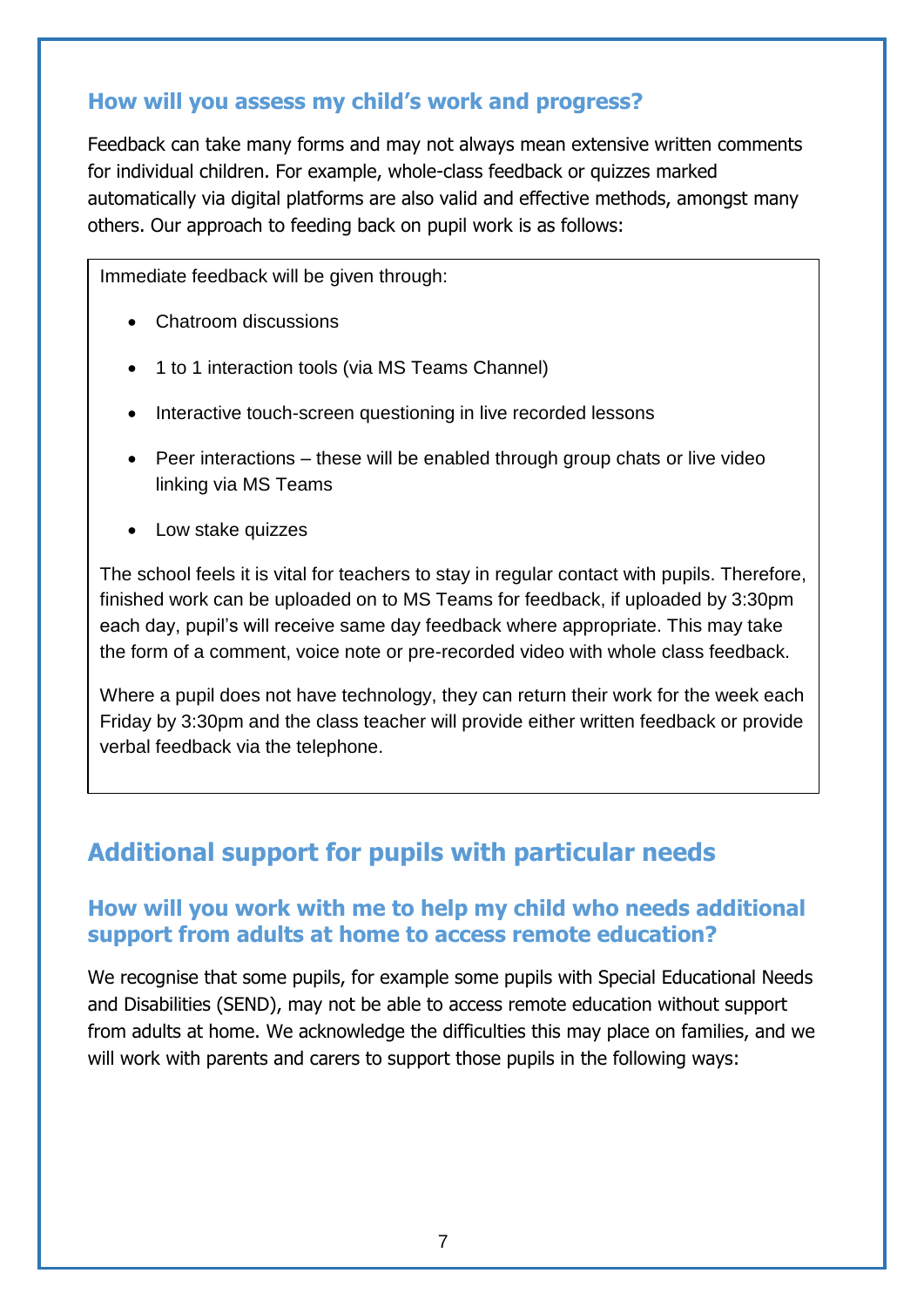- For pupils with SEND, we recognise that teachers are best placed to know how the pupils' needs can be most effectively met to ensure they continue to make progress even though they may not be able to be in school. The requirement for all schools by the Department for Education (DFE), including Hardwicke, is to use our '**best endeavours'** to secure the special educational provision called for by the pupils' special educational needs. We will work collaboratively with families to put in place, '**reasonable adjustments'** so that pupils with additional needs can successfully access remote education. Adjustments may include, but not limited to:
	- o Work carefully designed to match the needs of individuals
	- o Additional resources such as visual timetable, now and next board, number lines, writing slopes, pencil groups etc
	- o One to one or small group remote intervention such as precision teaching, phonics boosters, Maths booster sessions to name just a few
- Where pupils have an Education Healthcare Plan, it remains the duty of the LA and any health bodies to secure or arrange the delivery of this in the setting that the plan names. However, there may be times when it becomes very difficult to do so, for example, when a pupil or household member may be selfisolating. In this situation, a discussion will take place between the SENDCo and parents/carers and agree how the pupils' needs can be best met. These will be considered on a case by case basis.

# **Remote education for self-isolating pupils**

Where individual pupils need to self-isolate but the majority of their peer group remains in school, how remote education is provided will likely differ from the approach for whole groups. This is due to the challenges of teaching pupils both at home and in school.